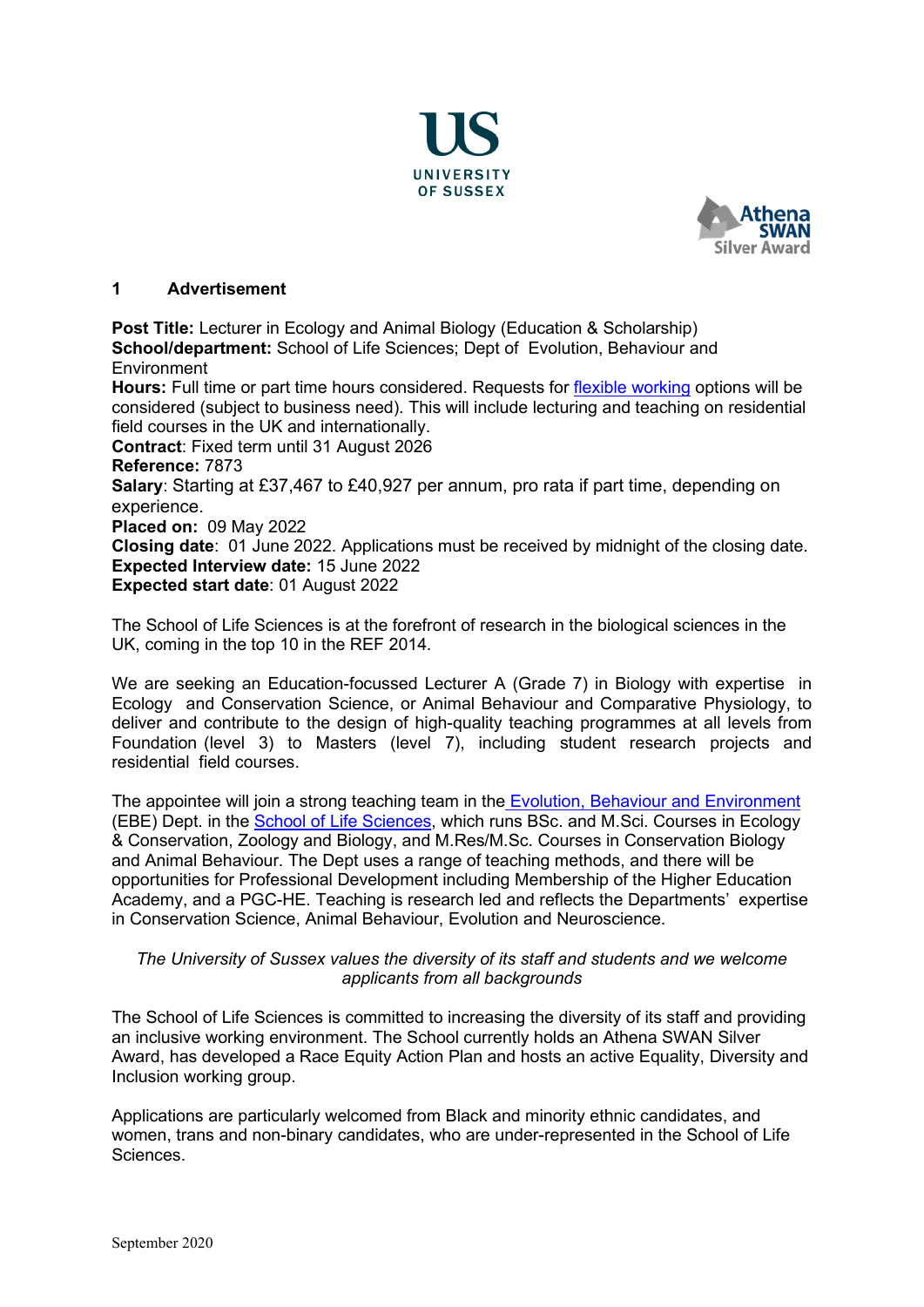Applications to posts from candidates who wish to work part-time or as job-sharers are welcome.

The University offers various schemes to provide real benefits to parents, these can be found at [Family Friendly Policies](http://www.sussex.ac.uk/humanresources/personnel/familyfriendlypolicies)

*Potential candidates are strongly encouraged to make informal contact with Daniel Osorio [\(d.osorio@sussex.ac.uk;](mailto:d.osorio@sussex.ac.uk) he;him) before applying.* 

*Applications should be accompanied by a full CV, a statement of research interests and aspirations (not more than 4 pages), and the names of three academic referees.*

For full details and how to apply see our [vacancies page](http://www.sussex.ac.uk/about/jobs)

#### 2. **The School of Life Sciences**

The [School of Life Sciences](http://www.sussex.ac.uk/lifesci/) has a mission statement *to enhance human health and environmental sustainability, through research, education and knowledge exchange.* It undertakes research, teaching and engagement across a wide range of the Life Sciences, from Chemistry through a range of biological and medically-related areas to Conservation Biology. The breadth and depth of cutting-edge research and innovative teaching practice requires a diverse community who work across boundaries to deliver excellence.

The School is the largest in the University in terms of research activity, with an annual research income of c£16m, and is one of the largest in terms of student and staff population: The School has a teaching and research faculty of around 100, over 200 research fellows and technicians, and an administrative team of around 25. We aim to develop scientists that are able to connect with global issues and develop innovative solutions to the challenges that face the planet.

Academics within the School of Life Sciences apply their [research](http://www.sussex.ac.uk/lifesci/research) to create impact in areas as diverse as addressing neurodegenerative diseases, saving endangered species, fostering sustainable agriculture and developing diagnostics for cancer and rare diseases. In the most recent Research Excellence Framework (REF2014), more than 96% of the School's research was rated as 'world leading', 'internationally excellent' or 'internationally recognised', putting us above many Russell Group institutions. As part of our research impact, we have developed relationships with business, policy and community partners. Our vibrant post-graduate research community is made up of around 180 PhD students and they are key to our success, undertaking cutting-edge research across all of our areas of interest in the Life Sciences.

Research in the School of Life Sciences is structured into [six collaborative Subject Groups,](http://www.sussex.ac.uk/lifesci/) led by a Subject Chair who is a leader in their field. These are *Biochemistry & Biomedicine, Genome Damage and Stability Centre, Neuroscience, Evolution, Behaviour & Environment, Sussex Drug Discovery Centre* and *Chemistry.* The Head of School (Professor Sarah Guthrie) leads the Head of School Executive, which includes two Deputy Heads of School (one focussed on research, the other on education), the School Administrator and the Director of Technical Services. Wider School organisation and administration is overseen by the School Management Committee, which includes the Subject Chairs and others in Directorship roles.

The School's teaching is firmly based on our research excellence and offers students an intellectually stimulating yet supportive experience, with opportunities for personal research experience and use of modern technology to enhance learning. The School has a population of around 1650 undergraduates studying a [range of subjects](http://www.sussex.ac.uk/lifesci/ugstudy) across the School's expertise. For each degree we offer a 3-year BSc and a 4-year integrated Masters (MSci or MChem). We also offer a Life Sciences Foundation Year, which is ideally suited for students whose A-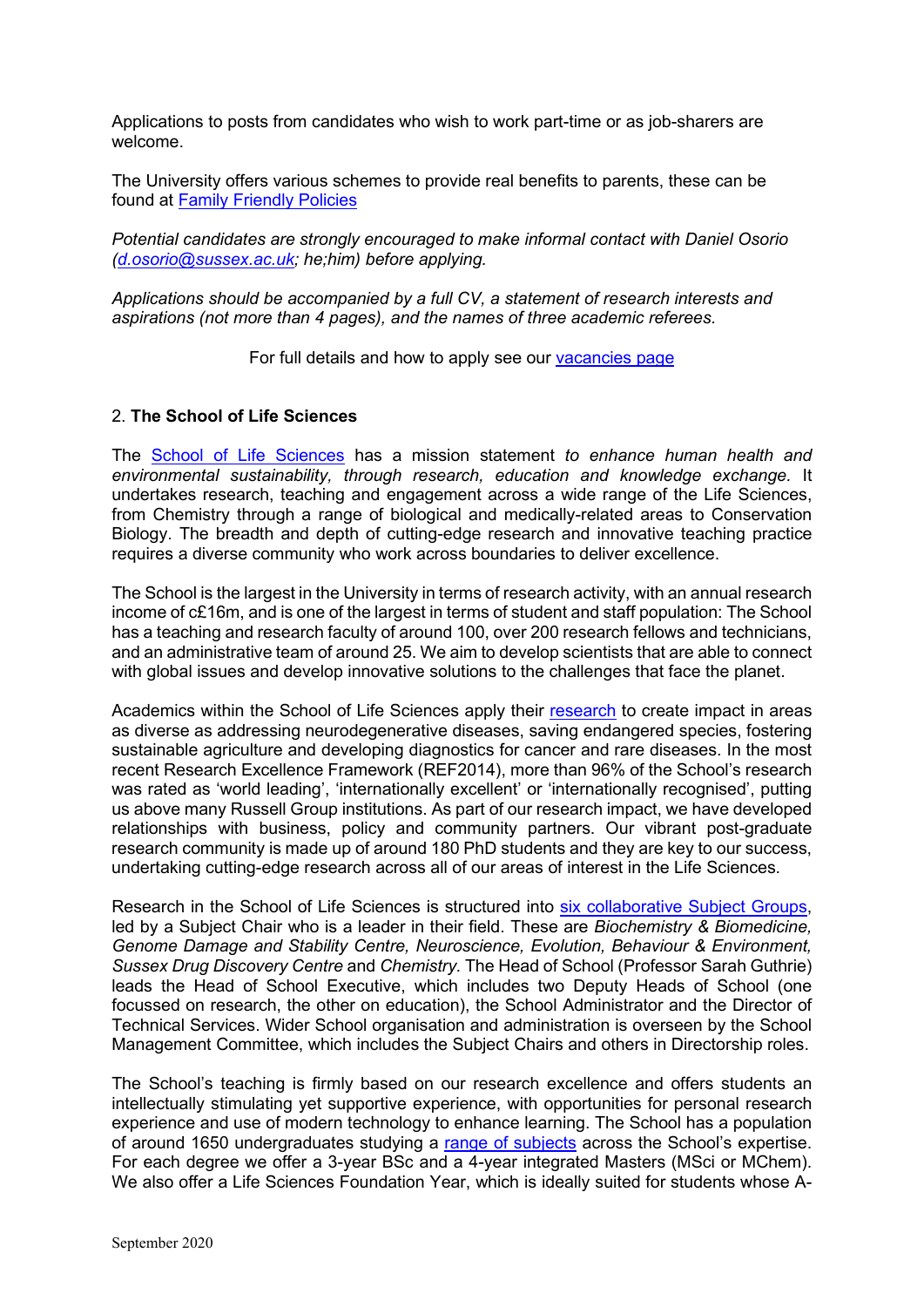level (or equivalent) qualifications don't meet the requirements for direct entry on to our BSc/MSci degrees. We have a population of around 85 postgraduate taught students undertaking [MSc or MRes courses](http://www.sussex.ac.uk/lifesci/pgstudy) across our subject expertise.

The School is committed to the [University's core values](https://www.sussex.ac.uk/strategy/) of kindness, integrity, inclusion, collaboration and courage. The Equality, Diversity and Inclusion Committee (with representation on the School Management Committee) promotes and encourages our values across the School, *championing initiatives* that meet the *University's goals* of being Equal, Diverse, Accessible and Flexible. We currently hold an Athena SWAN Silver Award and have a BAME Awarding Gap Committee who closely liaise with the University's Race Equality Charter committee. The School also hosts a wellbeing room and a multi-faith prayer room within its estate and the University supports the [Trans Rights are Human Rights](https://www.sussex.ac.uk/news/university?id=52962) UK initiative. We believe that equality, diversity and inclusion is everyone's business and aim to provide a friendly and supportive environment for all who work, study and visit the School of Life Sciences.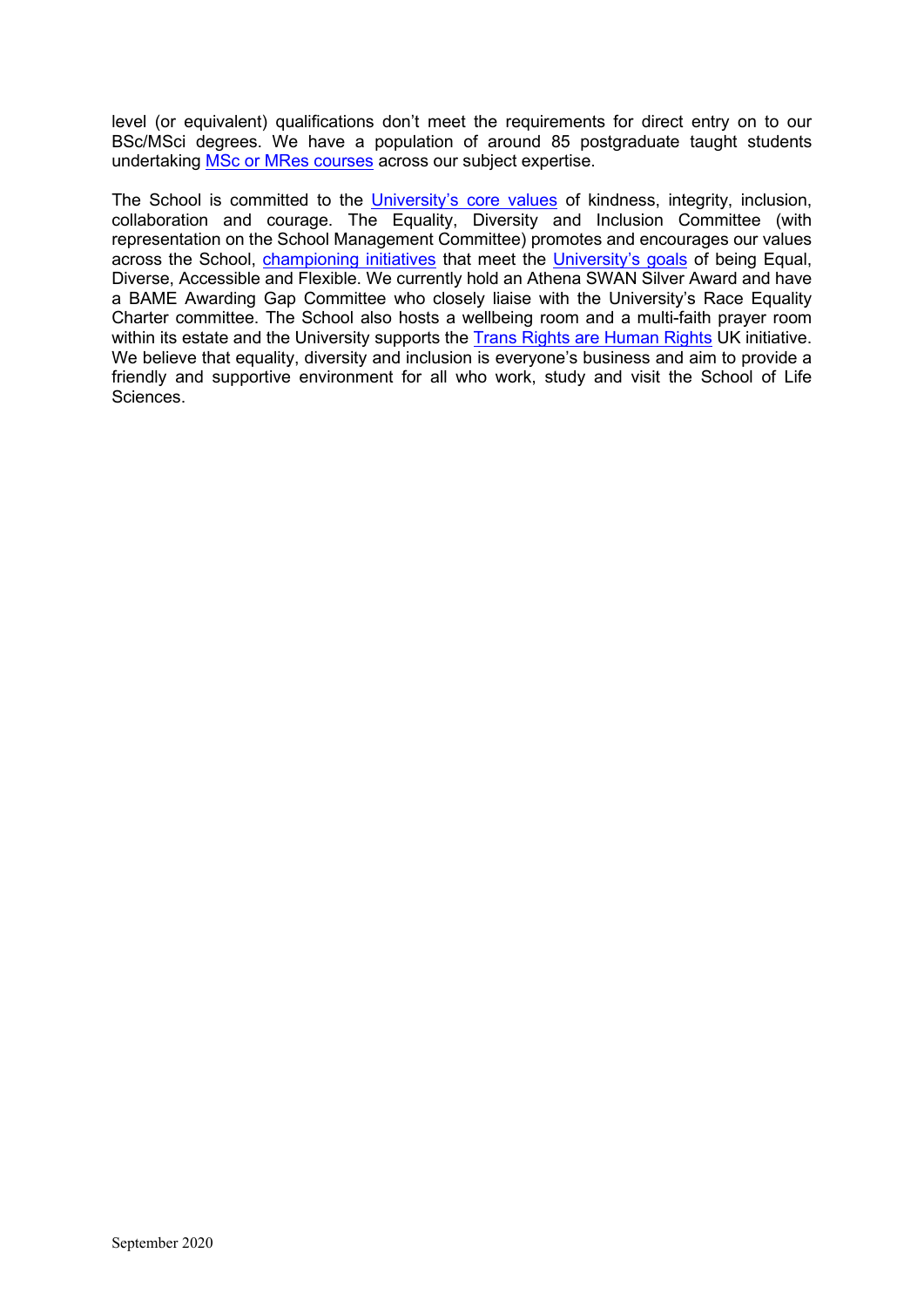## **3. JOB DESCRIPTION**

| Organismal<br>Biology<br><b>Ecology</b><br>Lecturer in<br>and<br><b>or</b><br><b>Conservation</b>                                                                                                                                                                               |
|---------------------------------------------------------------------------------------------------------------------------------------------------------------------------------------------------------------------------------------------------------------------------------|
| Lecturer (Education and Scholarship), Grade 7                                                                                                                                                                                                                                   |
| <b>Life Sciences</b>                                                                                                                                                                                                                                                            |
| <b>John Maynard Smith building</b>                                                                                                                                                                                                                                              |
| <b>Head of School</b>                                                                                                                                                                                                                                                           |
| n/a                                                                                                                                                                                                                                                                             |
| Students, other members of Faculty within the School and<br>University, School Officers, academics in the field in other<br>institutions.                                                                                                                                       |
| This is a career-grade teaching position. Post-holders will<br>be expected to take full responsibility for the design,<br>management and delivery of their own teaching. They will<br>also be expected to provide support and guidance to less<br>experienced members of staff. |
|                                                                                                                                                                                                                                                                                 |

## **PRINCIPAL ACCOUNTABILITIES**

- 1. To design and deliver high-quality teaching programmes that are attractive to students.
- 2. To contribute fully to the School and University by playing a significant role in working groups, committees, and other School and University activities.

# **KEY RESPONSIBILITIES**

## **2. Teaching & Student Support**

- 1. Engage in the planning, delivery and assessment of innovative high-quality undergraduate and postgraduate teaching, in liaison with the relevant programme and course convenors.
- 2. Identify, design, develop and manage new curriculum proposals that are attractive to students.
- 3. Develop high-quality inclusive teaching materials, methods and approaches, take responsibility for their quality, and ensure that they meet defined learning objectives.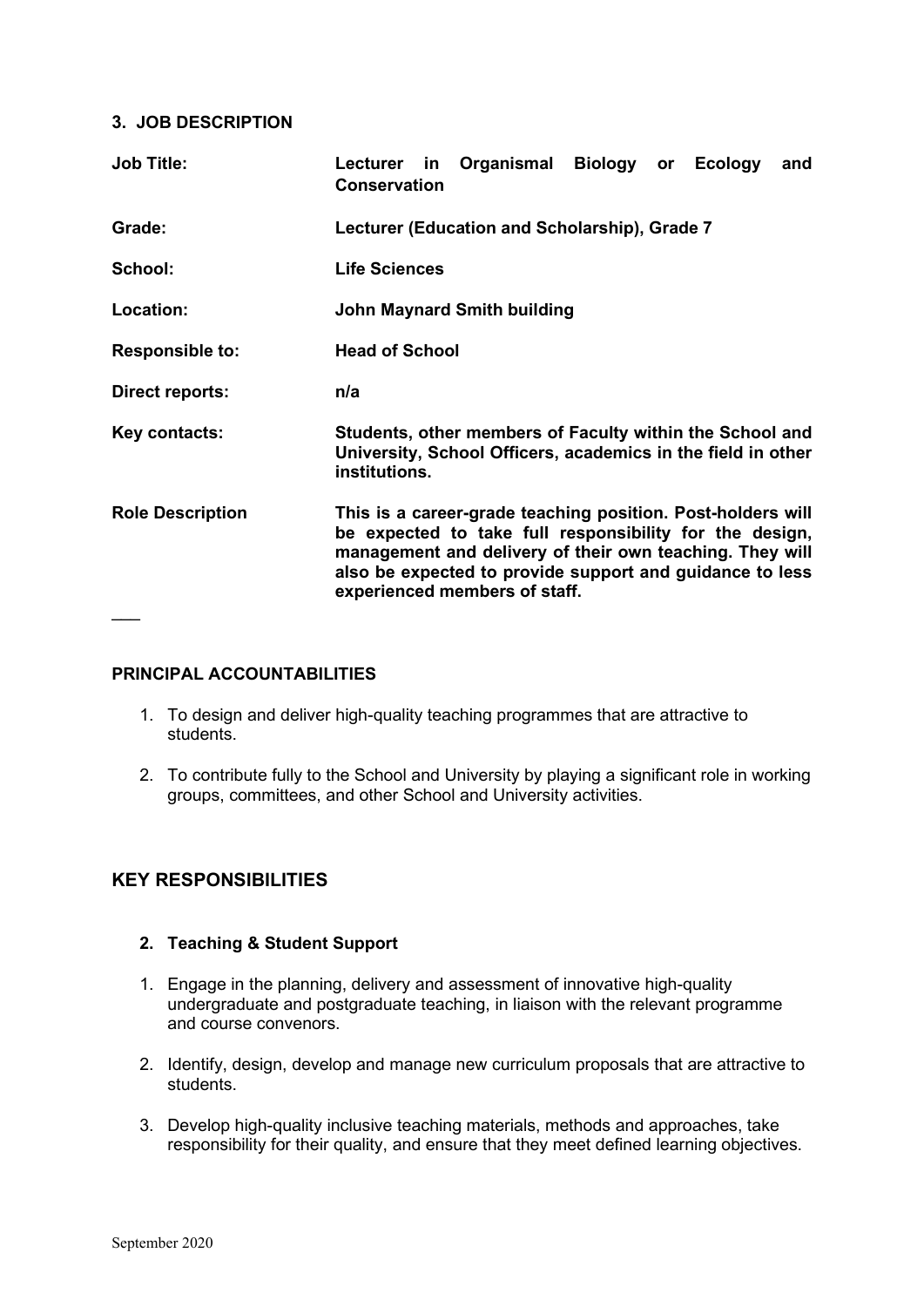- 4. Ensure that teaching materials remain up-to-date and relevant, incorporating advances in the subject area into the course of study, and utilising appropriate technology.
- 5. Set, mark, and assess coursework and examinations; select appropriate assessment instruments and assessment criteria, and provide constructive and comprehensive feedback to students.
- 6. Undertake continuous professional development to maintain an understanding of appropriate pedagogy in the subject area.
- 7. Supervise the work of undergraduate and taught postgraduate students, providing advice on study skills.
- 8. Contribute to the accreditation of courses and quality-control processes.
- 9. Undertake and complete administrative duties required in the professional delivery of teaching.
- 10. Undertake academic advising duties, and provide first-line support for sensitive issues, referring on as appropriate to services providing further assistance.
- 11. Adopt an approachable and accessible attitude towards students, offering office hours, informal advice etc.
- 12. Supervise student projects, practical work and, where appropriate, placements.
- 13. Supervise the work of others, and co-ordinate work to ensure modules are delivered to the required standards.

## **1. Scholarship & Enterprise**

- 1. Actively build internal and external contacts, and play a key role in internal networks and relevant external networks in order to, for example, identify sources of funding, secure student placements, and build relationships for future activities.
- 2. Contribute to a relevant national professional body or recognised events.
- 3. Continually update knowledge and understanding in field or specialism, and engage in continuous professional development.
- 4. Engage in subject, professional and pedagogic research as required to support education activities
- 5. Extend, transform and apply knowledge acquired from scholarship to education and appropriate external activities
- 6. Conduct individual or collaborative scholarly projects
- 7. Develop and produce learning materials and disseminate the results of scholarly activity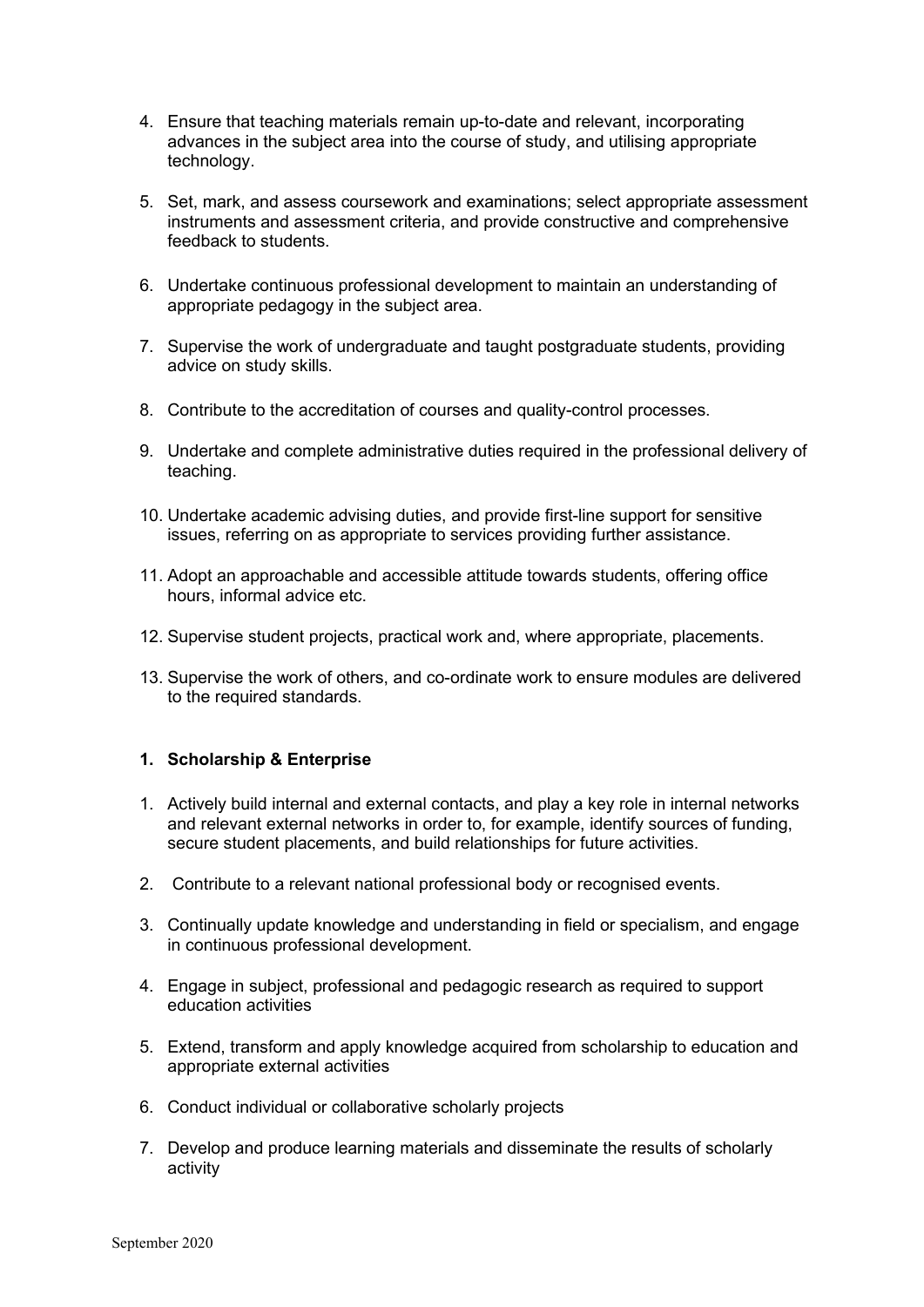## **2. Contribution to School & University**

- 1. Attend and contribute to School meetings.
- 2. Engage in activities beyond day-to-day teaching duties, for example Admissions Days. Assist with undergraduate and postgraduate recruitment.
- 3. Undertake an administrative or organisational role within the School e.g. Library Representative, Year Tutor or personal academic tutoring.
- 4. Play a key role in School or University working groups or committees, as required.
- 5. Advise and provide support to less experienced colleagues.

Conduct risk assessments, and take responsibility for the health and safety of others, if required.

6. Undertake additional administrative duties, such as time-tabling, examinations, assessment of progress and student attendance, as required by the Head of School.

### **4. Role-specific duties**

- 1. Develop and supervise innovative and sustainable final year research projects, for example those including practical work that will be run for groups of students in our teaching laboratory.
- 2. Work effectively with other teaching, research and technical staff, especially in the development of technical and analysis skills training in our new Year 1 and 2 curricula, and/or taking a lead role in organising Physiology teaching across the School in our new Year 1 curriculum.
- 3. Contribute to core teaching, in particular in cellular/molecular neuroscience and neurophysiology, via lecture, seminar, small-group and practical formats across a range of modules and levels.
- 4. Play a key role in helping to modernise our approach to student cohort identity and the student experience, advocating for diversity, and graduate employability.

This Job Description sets out current duties of the post that may vary from time to time without changing the general character of the post or level of responsibility entailed.

# **INDICATIVE PERFORMANCE CRITERIA**

- 1. A record of development of new modules/groups of modules, course or significant components of schemes of study or CPD courses.
- 2. Proven and sustained track record of successful teaching at the levels appropriate for the post.
- 3. A high standard of teaching performance as judged by standard evaluation methods.
- 4. Evidence of using feedback information from a range of sources to improve the student experience.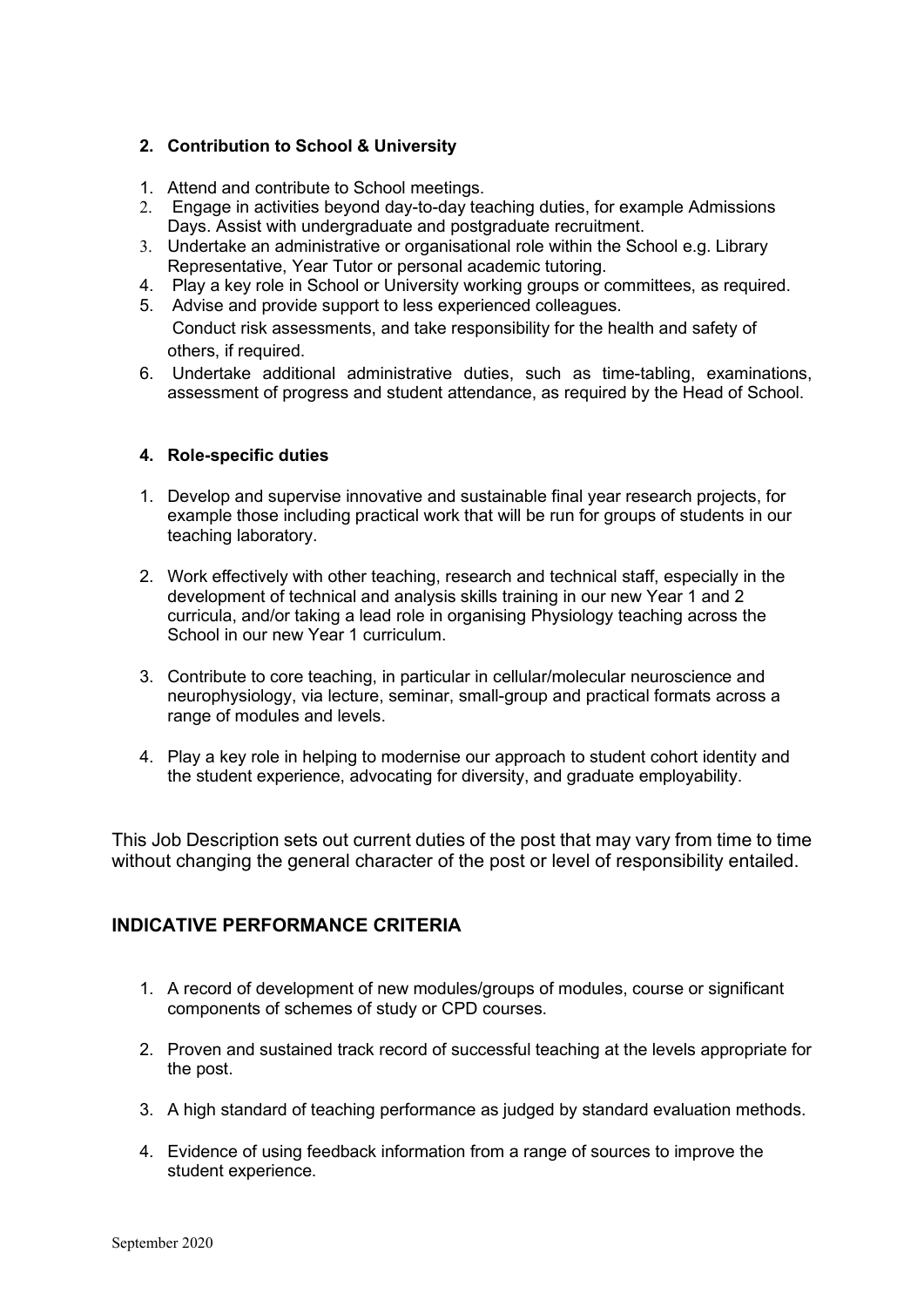- 5. Evidence of using knowledge arising from research and scholarship to enhance teaching and curriculum development.
- 6. Evidence of engagement in advising students and proactively responding to student problems.
- 7. Evidence of contributions to a relevant national professional body or recognised event.
- 8. Evidence of identifying and employing current pedagogic best practice to improve the student experience.

## **PERSON SPECIFICATION**

#### **ESSENTIAL CRITERIA**

- 1. Normally educated to doctoral level, or other equivalent qualification, or appropriate level of experience, as appropriate to the discipline (see role-specific criteria below).
- 2. Excellent interpersonal skills, with the ability to engage with students using a variety of different methods.
- 3. Experience of teaching at undergraduate and taught postgraduate level.
- 4. Evidence of significant independent contribution to the design and execution of research.
- 5. Excellent presentation skills, with the ability to communicate effectively, both orally and in writing, with students, colleagues and external audiences.
- 6. Ability to work individually on own initiative and without close supervision, and as part of a team.
- 7. Ability to exercise a degree of innovation and creative problem-solving.
- 8. Excellent organisational and administrative skills.
- 9. Ability to prioritise and meet deadlines.
- 10. A willingness to participate in support activities beyond normal classroom duties.
- 11. Excellent IT skills, with the ability to produce high-quality learning support materials.

### **ESSENTIAL ROLE-SPECIFIC CRITERIA**

1. Extensive knowledge and teaching record in the areas of Ecology and Conservation, or Animal Physiology and Behaviour.